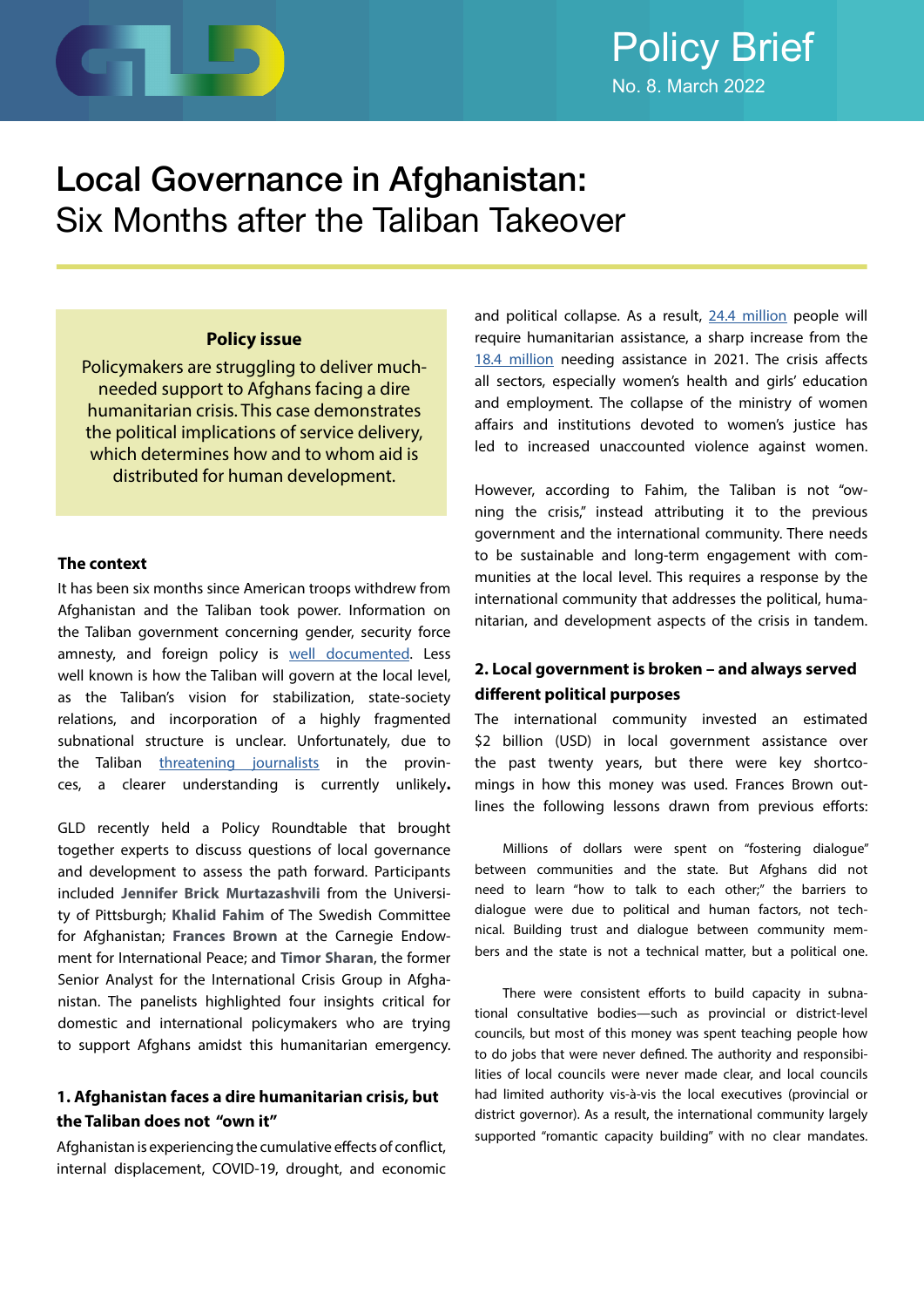to do jobs that were never defined. The authority and responsibilities of local councils were never made clear, and local councils had limited authority vis-à-vis the local executives (provincial or district governor). As a result, the international community largely supported "romantic capacity building" with no clear mandates.

Donor programs often emphasized skills surrounding being a good aid recipient – what Westerners viewed as important skills for local government officials. However, they did not teach the skills more relevant to Afghan "real politics" – what was actually needed to be an effective local government official. Relatedly, many Afghans viewed any state incursion into the village level as predatory. Thus, there was a significant mismatch between program goals (to increase the state's presence and capacity at the local level) and reality on the ground.

Donor assistance viewed local government programs as belonging to one "politics" category, and local service delivery assistance as belonging to another. Service delivery was viewed as a technical endeavor; however, service delivery is inherently about resource distribution, which is a political issue.

As Brown suggests, provincial and district administrations served different purposes for various actors. For example, as Sharan explains, the objective of subnational governance was never clear. The U.S. sought to use local administrations for their counterinsurgency and stabilization goals – bringing uniformity in operations and coordination. Afghan elites, especially in Kabul, were motivated to expand their patronage network, initially against the powerful regional powerbrokers in the provinces and districts, and ensure upward resource flow.

### **3. Inclusive and representative provincial appointments are key**

The Taliban is making the same mistakes as the previous government by not incorporating locals from different groups into their ruling coalition. For this reason, many local communities are likely to reject Kabul as their voices are ignored. While decentralization is often hailed as bringing government to the people, equally as important – if not more – is incorporating local leaders into the central government. A diverse group of provincial representatives is especially important. But the new government in Afghanistan does not seem to be responsive to sensitivities in local society.

There are emerging tensions between the center and the periphery, manifesting in factional, tribal, regional, and religious conflicts. Sharan worries that the Taliban is repeating historical mistakes, including: **1)** Not giving voice and representation to communities, **2)** Failing to contain local conflicts, and **3)** Not bringing service delivery closer to the people. This could lead to further fragmentation and division between the group and the population. If inclusivity and diversity in governance are not addressed, civil war is a possibility**.** 

#### **4. The aid conundrum: Service delivery is state building**

Foreign governments and international aid agencies face a conundrum: How to provide humanitarian assistance and support local communities without legitimizing the Taliban's rule? Foreign governments would like to provide humanitarian aid but not support state building. However, lessons from the past twenty years in Afghanistan suggest that service delivery is an integral aspect of state building and, as such, has political implications**.** 

#### **Lessons**

Building inclusive and representative local government is difficult. The Western-backed government built administrative units at the local level, but they are not fully represented in the central government. As a result, some people benefited, while others were left behind.

The question now becomes: How to engage local communities under Taliban rule? The Swedish Committee for Afghanistan, for instance, has worked with Taliban Provincial administrations in some provinces to ensure that girls returned to school. This kind of collaboration indicates room for deliberation and dialogue if local communities are involved, and the international community can seek out positive windows to make progress.

However, it is important to step back and gather basic information first. *"It is amazing how little we know about what is going on in Afghanistan,"* Murtazashvili summarized.

#### **Additional information**

Frances Z. Brown, ["Aiding Afghan Local Governance: What Went Wrong?](https://carnegieendowment.org/2021/11/08/aiding-afghan-local-governance-what-went-wrong-pub-85719)"

Podcast: Jennifer Brick Murtazashvili on ["Local Politics and the Taliban Takeover in Afghanistan](https://soundcloud.com/gldresearch/jennifer-murtazashvili-local-politics-and-taliban-takeover-in-afghanistan?utm_source=clipboard&utm_medium=text&utm_campaign=social_sharing)." Jennifer Brick Murtazashvili, "[The Collapse of Afghanistan.](https://www.journalofdemocracy.org/articles/the-collapse-of-afghanistan/)"

Full Policy Roubtable, Recorded via Zoom and published via YouTube, [watch here.](https://youtu.be/LmUErMBy_X8)